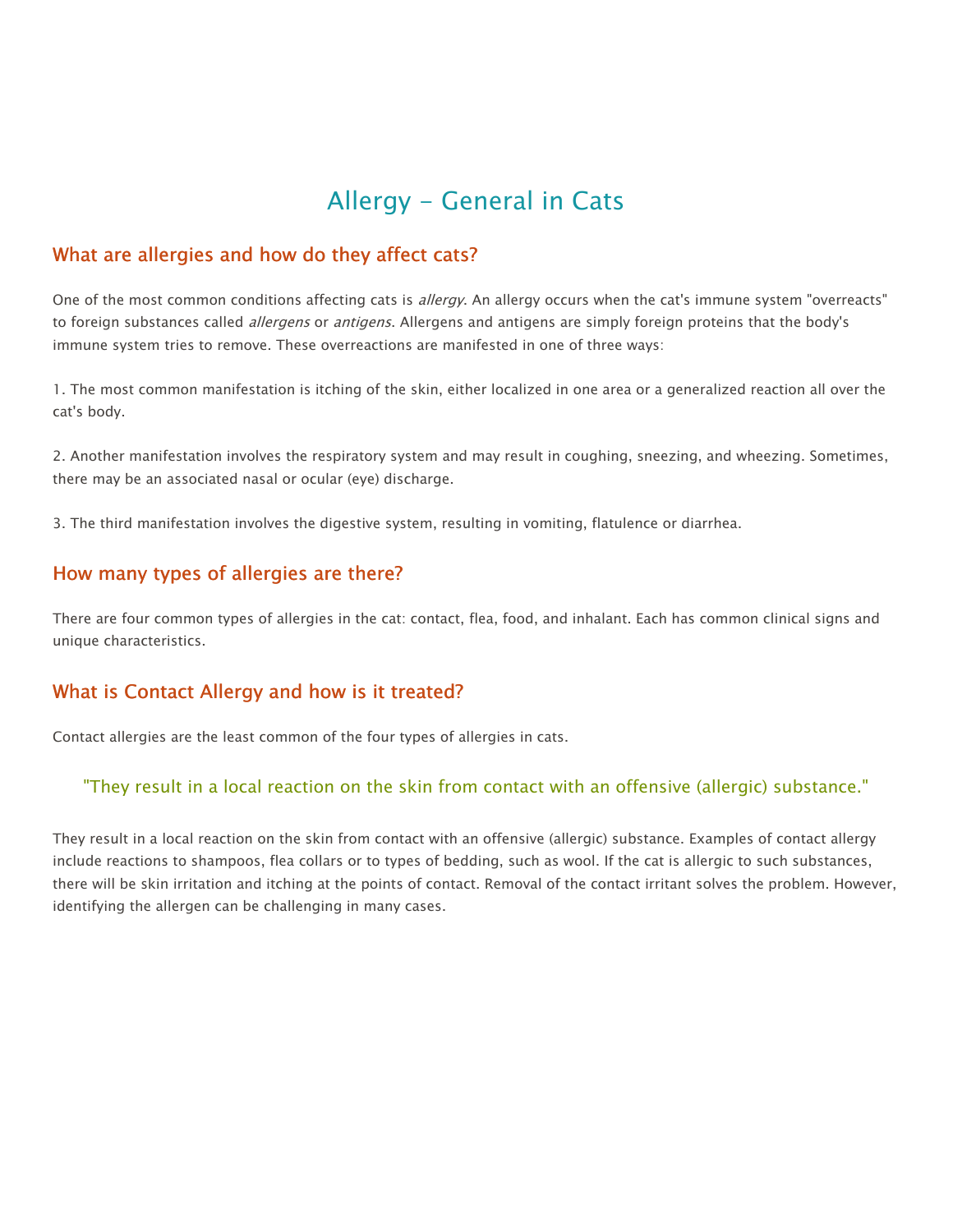# What is Flea Allergy and how is it treated?



Flea allergy is the most common allergy in cats.

# "The flea allergic cat has a severe, itch-producing reaction when the flea's saliva is deposited in the skin."

A normal cat experiences only minor skin irritation at the site of the bite in response to fleabites. The flea allergic cat, on the other hand, has a severe, itch-producing reaction when the flea's saliva is deposited in the skin. Just one bite causes such intense itching that the cat may severely scratch or chew itself, leading to the removal of large amounts

of hair. There will often be open sores or scabs on the skin, resulting in a secondary bacterial skin infection (pyoderma). The area most commonly involved is over the rump or base of the tail. In addition, the cat may have numerous small scabs around the head and neck. These scabs are often referred to as *miliary dermatitis*, a term that was coined because the scabs look like millet seeds.

The most important treatment for flea allergy is to eliminate all fleas. Therefore, strict flea control is the cornerstone of successful treatment. Unfortunately, this may be challenging in warm and humid climates, where a new population of fleas can hatch out every fourteen to twenty-one days. Topically applied monthly flea products may kill fleas before they have a chance to bite your cat. When strict flea control is not possible, injections of corticosteroids, also referred to as "cortisone" or "steroid shots," can be used to block the allergic reaction and give immediate relief. This is often a necessary part of the initial treatment flea allergies. Fortunately, cats appear relatively more resistant to the negative side effects of steroids than other mammalian species. If a secondary bacterial skin infection occurs from the flea allergy dermatitis, appropriate antibiotics must be used, generally for two to four weeks.

# What is Inhalant Allergy or Atopy and how is it treated?

Inhalant allergy or atopy is estimated to be the third most common type of allergy in cats. It is sometimes referred to as "seasonal allergy" when related to pollens.

### "Most cats that have an inhalant allergy are allergic to several allergens."

Cats may be allergic to all of the same inhaled allergens that affect humans. These include tree pollens (cedar, ash, oak, etc.), grass pollens (especially Bermuda grass), weed pollens (ragweed, etc.), molds, mildew, and the common house dust mite. Many of these allergies occur seasonally, such as ragweed, cedar, and grass pollens. However, others are with us all the time, such as molds, mildew, and house dust mites. When humans inhale these allergens, we express the allergy as a respiratory problem. Atopy is also sometimes called "hay fever". The cat's primary reaction to atopy is severe, generalized itching.



Most cats that have an inhalant allergy are allergic to several allergens. If the number of allergens is small and they seasonal, itching may last for just a few weeks at a time during one or two periods of the year. If the number of allergens is large or they are present year-round, the cat may itch constantly.

"Some allergens may be absorbed through the skin."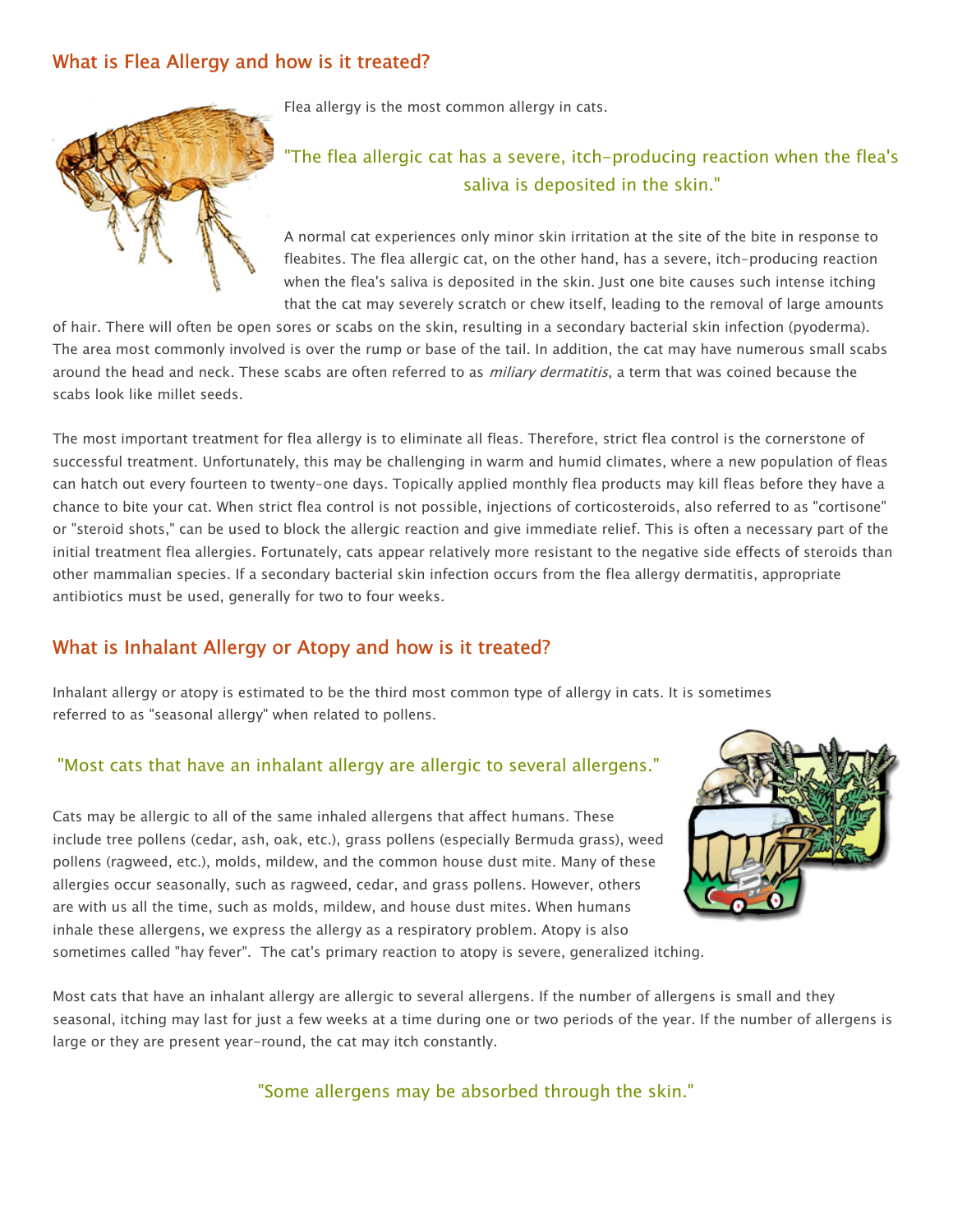Treatment depends largely on the length of the cat's allergy season. It involves one of two approaches:

- The first approach involves the use of corticosteroids (steroids) and medicated shampoos. Steroids will dramatically block the allergic reaction in most cases and bring about rapid improvement in the cat's clinical signs. Steroids may be given orally or by injection, depending on the cat's condition. As stated previously, the side effects of steroids are much less common in cats than in dogs or people. If steroids are appropriate for your cat, you will be instructed in their proper use. Some cats are helped considerably by hypoallergenic or medicated shampoos. It has been demonstrated that some allergens may be absorbed through the skin. Frequent bathing will reduce the amount of antigen exposure through this route. In addition to removing surface antigen, bathing alone will provide some temporary relief from itching and may allow the use of a lower dose of steroids.
- The second approach to inhalant allergy treatment is desensitization with specific antigen injections or "allergy shots." This is not to be confused with injections of corticosteroids. Once the specific sources of allergy are identified through allergy blood tests (most commonly IgE blood tests) or intradermal skin testing, very small amounts of the antigen are injected weekly. The aim is to "reprogram" the body's immune system response to the allergen. It is hoped that as time passes, the immune system will become less reactive to the problem-causing allergens. If desensitization appears to help the cat, injections will often continue for several years. For most cats, a realistic goal is for the itching to be significantly reduced in severity rather than be completely cured. In some cats, the itching and associated clinical signs may completely resolve while others may experience minimal improvement. Steroids are not used with this treatment protocol, except on an intermittent basis. On average, approximately half of the cat's receiving desensitization therapy will experience a significant decrease in their clinical signs. This therapeutic approach is usually recommended for the middle-aged or older cat that has year round itching caused by inhalant allergy. This approach is not used with food allergy.

Although desensitization is the ideal way to treat inhalant allergy, it does have some drawbacks and may not be the best choice in certain circumstances.

- Cost. This is the most expensive form of treatment.
- Age of Patient: Because many cats develop additional allergies as they get older, young cats may need to be retested one to three years later.
- Success Rate: About 50% of cats will have an excellent response. About 25% get partial to good response. About 25% get little or no response. The same statistics are true for people undergoing desensitization.
- *Time of Response*: The time until apparent response may be two to five months, or longer.
- Interference of steroids: Cats must not receive oral steroids for two weeks or injectable steroids for six to twelve weeks prior to testing. These drugs will interfere with the test results.

#### What is Food Allergy and how is it treated?

Cats are not likely to be born with food allergies.

"More commonly, they develop allergies to food products they have eaten for a long time."